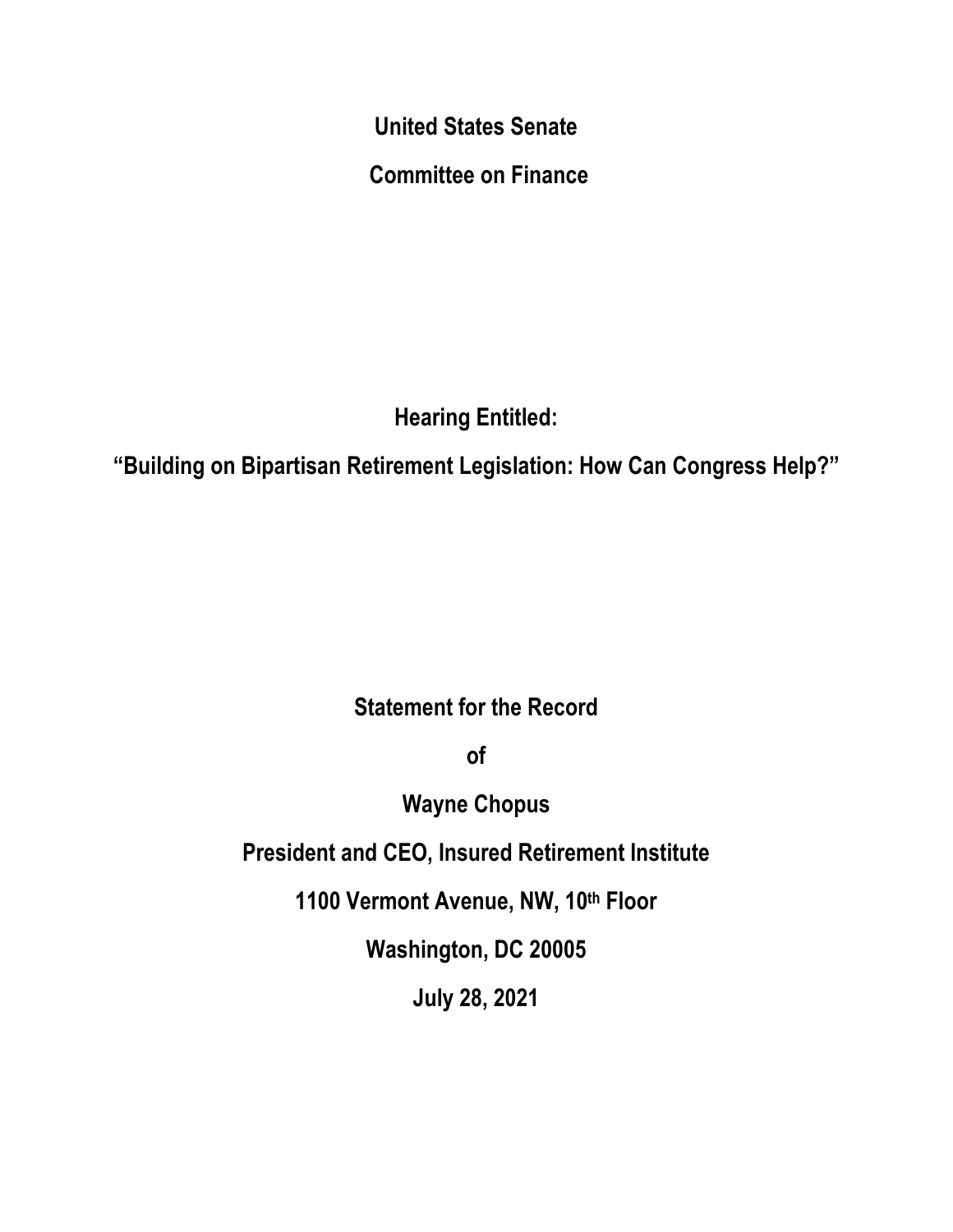

# Insured Retirement Institute

Chairman Wyden, Ranking Member Crapo, and Members of the Senate Committee on Finance, my name is Wayne Chopus. As the President and CEO of the Insured Retirement Institute (IRI), I am pleased to provide you with our perspective on the importance of this Congress enacting common-sense, bipartisan solutions that will help America's workers, retirees, and their families build economic equity, strengthen financial security, and protect income in a manner that can sustain them throughout their retirement years.

I commend you for holding this hearing, and I welcome the opportunity to provide this statement for the record to the Committee recommending several proposals for building bipartisan retirement legislation. The public policy proposals IRI offers in this statement for the record for the Committee's consideration will help to shape a stronger and more inclusive private-sector retirement system by increasing access to workplace retirement plans, facilitating greater use of lifetime income options, and making information about past and possibly forgotten retirement accounts more readily available.

# **Summary of Testimony**

Consistent with our consumer-focused mission, my statement for the record will address two key points:

- 1. America's workers and retirees were already facing a looming retirement income crisis before the onset of the COVID-19 pandemic, and the economic disruption it has caused further exacerbated already existing retirement income anxiety.
- 2. Legislation like the public policy measures contained in IRI's 2021 Federal Retirement Security Blueprint, [1](#page-1-0) eleven of which are included in recently introduced legislation in the Senate, offer a solid foundation of common-sense, bipartisan solutions that will help more of our nation's workers and retirees strengthen and enhance their retirement security.

# **About IRI**

For three decades, IRI has vigorously promoted consumer confidence in the value and viability of insured retirement strategies, bringing together the interests of the industry, financial advisors, and consumers under one umbrella. Our mission is to pursue the following goals:

- Promote a better understanding of the insured retirement value proposition.
- Modernize standards and practices to improve value delivery and the customer experience within this industry.
- Advocate before public policymakers on critical issues affecting consumers who rely on insured retirement strategies to sustain them during their retirement years.

<span id="page-1-0"></span><sup>&</sup>lt;sup>11</sup> The ["2021 IRI Federal Retirement Security Blueprint,"](https://www.myirionline.org/docs/default-source/default-document-library/iri_advocacy-blueprint_2021-final-2.pdf) Insured Retirement Institute, March 2021.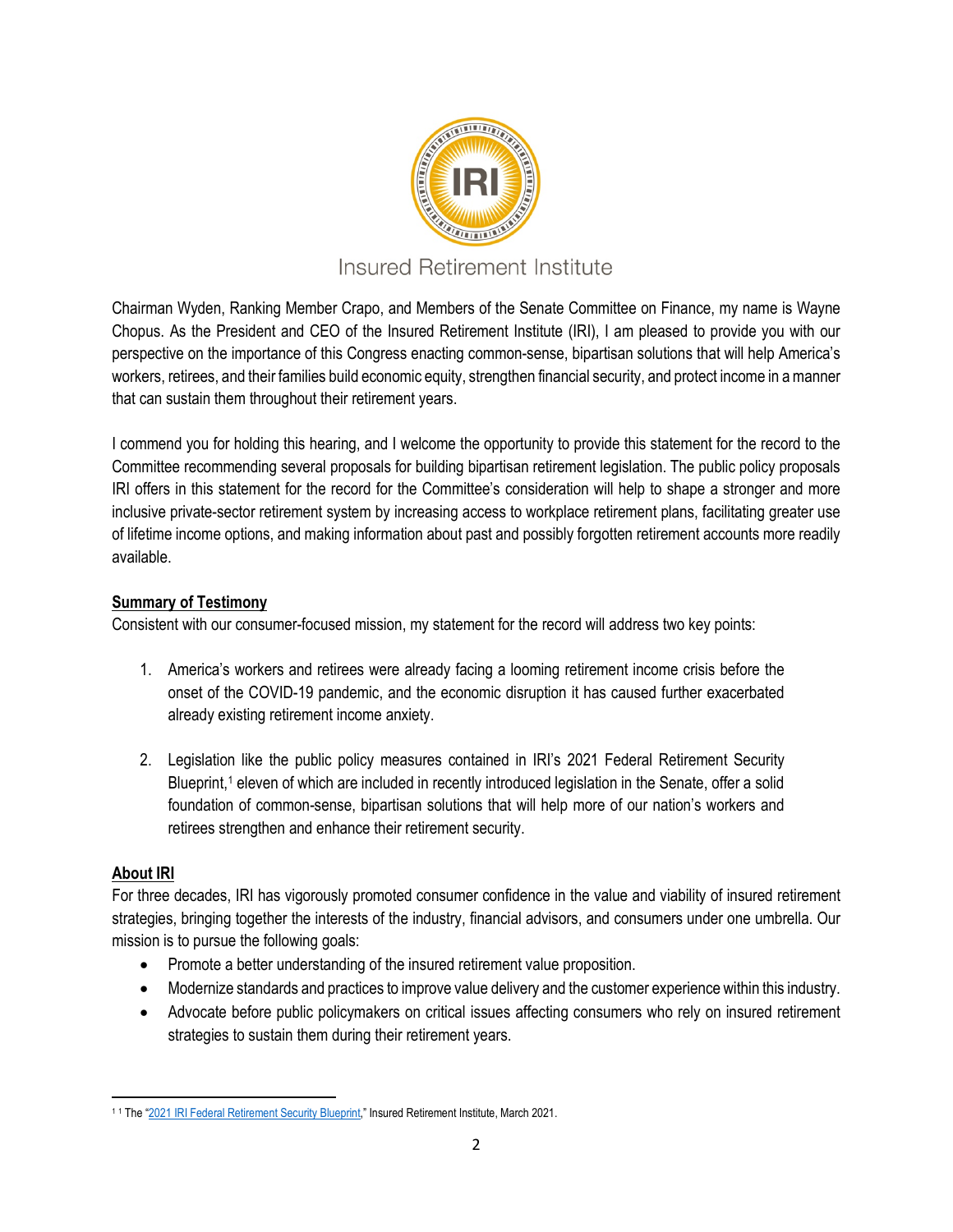IRI is the only national trade association representing the entire supply chain for the insured retirement strategies industry. Our member companies include major life insurance companies like Prudential, Equitable, Pacific Life, Nationwide, Transamerica, Principal Financial Group, and Jackson National; broker-dealers like Morgan Stanley, Raymond James, and Edward Jones; and asset management companies like PIMCO, T. Rowe Price, and BlackRock. Our member companies represent more than 90 percent of annuity assets and include the top 10 distributors ranked by assets under management. Our member base also includes financial professionals serving millions of people across the country. Therefore, we bring a perspective to this discussion that encompasses both the full supply chain of insured retirement strategies as well as Main Street America.

#### **America's Growing Retirement Anxiety and Savings Crisis**

According to a survey by the Economic Innovation Group<sup>[2](#page-2-0)</sup>, 82 percent of voters believe retirement security is a significant problem for our nation. Workers, retirees, and their families are concerned about their ability to accumulate sufficient savings to provide sustainable income to last during their retirement years. This anxiety has significantly grown in the past year with the COVID-19 pandemic's impact on retirees' and workers' physical and financial health.

A survey conducted by the National Institute of Retirement Security<sup>[3](#page-2-1)</sup> provides insights into the depth of this anxiety. The survey found that more than two-thirds – 67 percent – say the nation faces a retirement crisis, and more than half – 56 percent – are concerned that they will not achieve a financially secure retirement. The research also found that 51 percent say their concerns about their ability to achieve financial security in retirement has increased, 67 percent say that COVID-19 has changed or is causing them to consider changing their plans about when they will retire, and 65 percent of current workers say it is likely they will have to work past retirement age to have enough money to retire.

Fidelity Investments recently released its "2021 State of Retirement Planning Study"[4](#page-2-2) which further demonstrates the harm inflicted on workers' and retirees' plans for retirement due to the events of the past year. The study found that 80 percent of America's workers said their retirement plans were disrupted in the past year due to actions such as job loss or retirement account withdrawals. The survey also found that one in three people estimate that they will need two to three years to recover financially from the events of the past year.

Furthermore, a study by Transamerica<sup>[5](#page-2-3)</sup> found that nearly one in five workers has reported contributing less to their retirement account now than before the pandemic, 18 percent have reduced retirement contributions since the coronavirus crisis started, and 31 percent of those who are recently unemployed reported they are contributing less to their retirement. Those who reported contributing less to their retirement savings can be further broken down generationally, with about 16 percent being Baby Boomers, 18 percent being Generation Xers, around 15 percent being Millennials, and about 27 percent identified as Generation Z.

As this research demonstrates, retirement security remains an area of significant concern for America's workers, retirees, and their families. Additionally, this research confirms what IRI's members hear from the millions of workers and retirees they work with each day: workers and retirees are shouldering the burden of accumulating savings to sustain them during their retirement years. This has caused enormous pressure for the individual consumer, particularly if they are lower- and middle-income workers.

<span id="page-2-0"></span><sup>&</sup>lt;sup>2</sup> The ["Retirement Security and Wealth Attitudes: National Voter Survey,"](https://inclusivewealthbuildinginitiative.eig.org/wp-content/uploads/2021/06/EIG-National-Voter-Survey.pdf) Economic Innovation Group, June 2021.

<span id="page-2-1"></span><sup>&</sup>lt;sup>3</sup> "Retirement Insecurity 2021 – [American Views of Retirement"](https://www.nirsonline.org/wp-content/uploads/2021/02/FINAL-Retirement-Insecurity-2021-.pdf), National Institute of Retirement Security, February 2021.

<span id="page-2-2"></span><sup>&</sup>lt;sup>4</sup> ["2021 State of Retirement Planning Study"](https://s2.q4cdn.com/997146844/files/doc_news/2021/03/24/State-of-Retirement-Planning_Fact-Sheet_FINAL.pdf), Fidelity Investments, March 2021.

<span id="page-2-3"></span><sup>5</sup> ["Retirement Security Amid COVID-19: The Outlook of Three Generations"](https://transamericacenter.org/docs/default-source/retirement-survey-of-workers/tcrs2020_sr_retirement_security_amid_covid-19.pdf), 20th Annual Transamerica Retirement Survey of Workers, May 2020.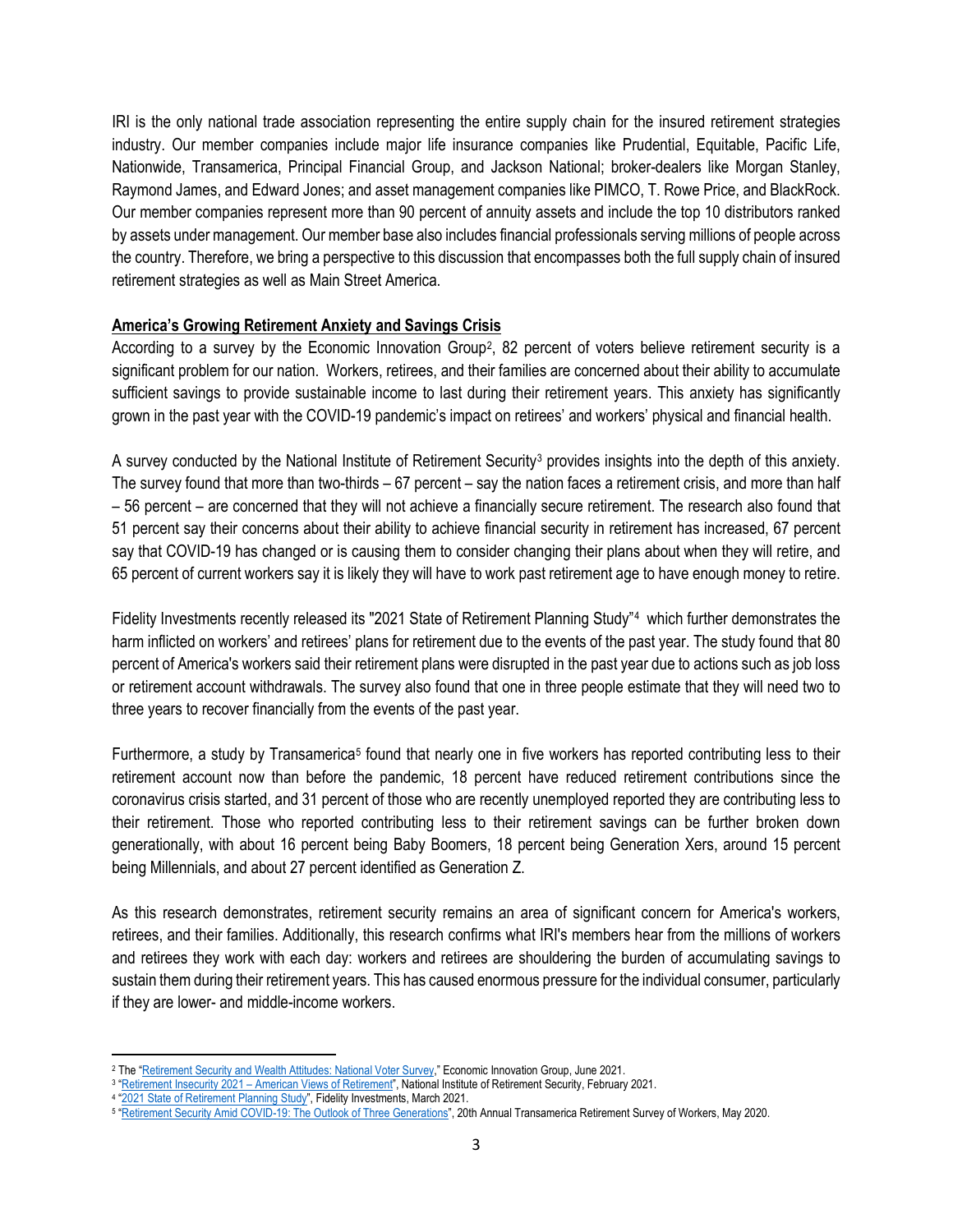Further adding to this anxiety is a lack of access to workplace retirement savings plans. According to Transamerica's "Navigating the Pandemic: A Survey of U.S. Employers,"<sup>[6](#page-3-0)</sup> 48 percent of employers do not offer a 401(k) or similar retirement plan, and 63 percent of those employers said they are not too likely or not likely at all to start a plan within the next two years. Even though 65 percent of employers feel a sense of responsibility in trying to help their employees achieve a financially secure retirement and nearly three-quarters believe that offering retirement benefits is essential for attracting and retaining employees, concerns about plan costs remain a top reason why employers do not offer a plan.

IRI respectfully submits for your consideration the measures outlined below to strengthen and enhance retirement security for America's workers and retirees as the Committee examines how Congress can help to build upon bipartisan retirement legislation.

# **Bipartisan, Common-Sense Solutions**

Earlier this year, IRI published its 2021 Federal Retirement Security Blueprint. The Blueprint offers several measures which, if enacted into law, would do the following:

- Measure 1: Expand opportunities for more of our nation's workers to save in a workplace retirement plan.
- Measure 2: Facilitate the use of lifetime income products to better insure against the risk of outliving savings.
- Measure 3: Preserve and promote access that enables retirement savers to obtain information about their retirement accounts.

# *Measure 1: Expanding Opportunities for More Workers to Save for Retirement*

To expand opportunities for more of America's workers to save for retirement, IRI's 2021 Federal Retirement Security Blueprint put forth several measures that have attracted bipartisan support and have been introduced in bills during the  $117<sup>th</sup>$  session of Congress. These include further increasing the age at which required minimum distributions (RMDs) must be taken, enhancing automatic enrollment and escalation features, authorizing the formation of 403(b) pooled employer plans (PEPs), and clarifying the start up credit available to small businesses starting a retirement plan. Bills offering additional opportunities for military spouses to save, help for workers to save while paying back student loans, increased age requirements and amount of catchup contributions allowed for Baby Boomers as they near retirement, and an enhancement of the current Savers Credit have also been introduced.

# **Further Increase the RMD Age and Modernize RMD Rules**

Workers and retirees today face an increased risk of outliving retirement assets because of longer lifespans. Under current law, workers and retirees must take a required minimum distribution (RMD) when they reach the age of 72. The *Retirement Security and Savings Act of 2021* (S.1770 – [117th Congress\)](https://www.congress.gov/117/bills/s1770/BILLS-117s1770is.pdf) contains a provision which would increase the RMD age to 75, allowing workers and retirees to have additional time to keep their savings in tax-deferred retirement accounts. The bill would also modify RMD rules to exempt certain annuity benefits and payments from the minimum income threshold test (MITT) to reflect more current circumstances regarding individuals' working years and longevity. The proposed changes contained in the bill would allow more workers to accumulate and grow savings and, thereby, improve their retirement security.

<span id="page-3-0"></span><sup>6</sup> ["Navigating the Pandemic: A Survey of U.S. Employers,](https://transamericainstitute.org/docs/default-source/research/ti-2021_sr_employers-navigating-the-pandemic.pdf)" Transamerica Institute, June 2021.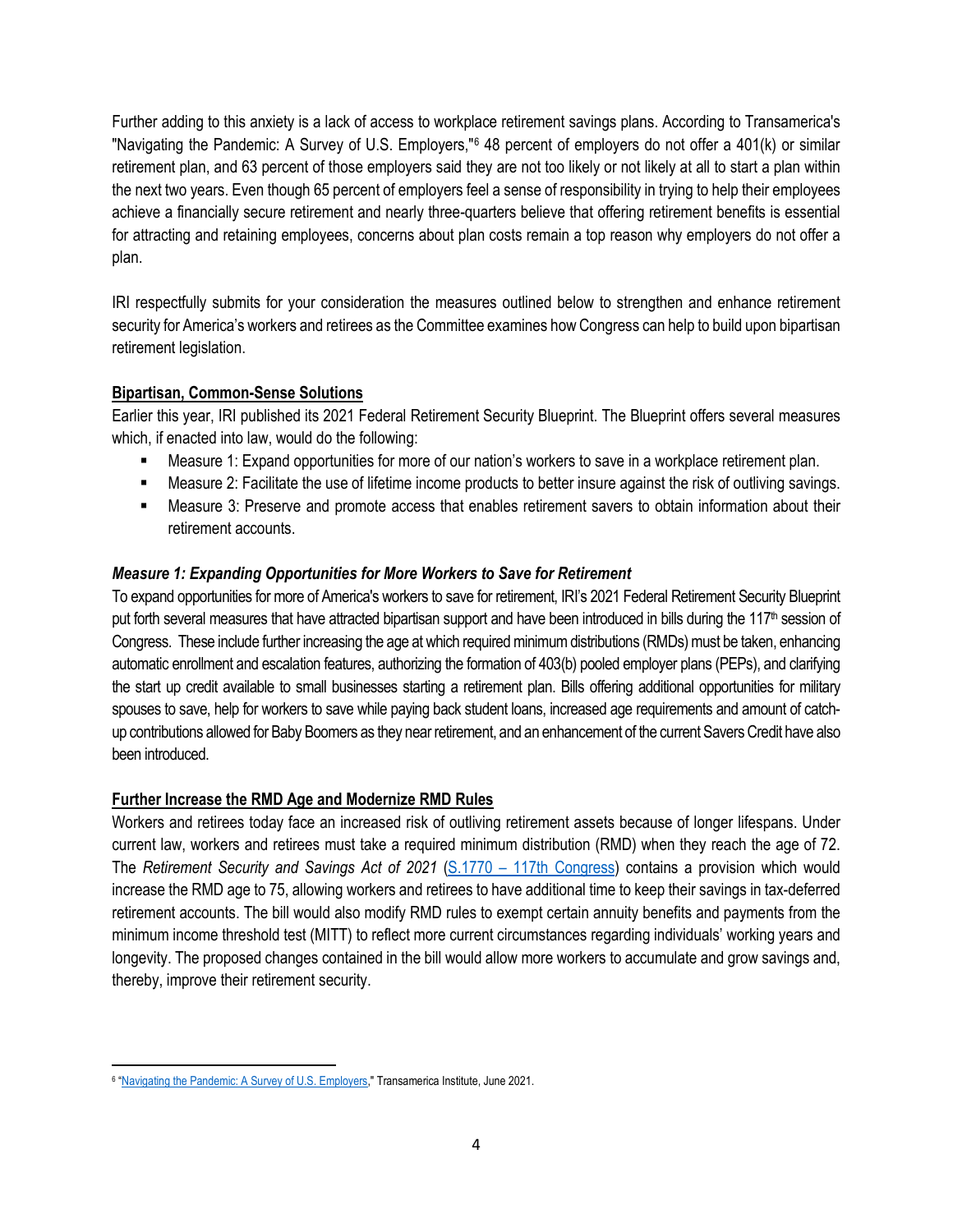#### **Increase Automatic Enrollment Contribution Rates and Enhance Automatic Plan Features**

Automatic enrollment in an employer-provided retirement plan has proven to be an extremely effective tool for encouraging Americans to save for retirement. Research shows a plan with automatic enrollment features increases participation rates at least 10 percentage points. When there is an employer matching contribution, the likelihood an employee will participate goes up to 50 percent. A June 2021 study by Principal Financial Group<sup>7</sup> found that 84 percent of employees automatically enrolled in a workplace plan say they started saving for retirement sooner because they were automatically enrolled than if they had to make that decision independently. The same survey found that 87 percent of plan sponsors increased plan participation through the use of automatic enrollment. The *Retirement Security and Savings Act of 2021* (S.1770 – [117th Congress\)](https://www.congress.gov/117/bills/s1770/BILLS-117s1770is.pdf) would direct the Secretary of the Treasury to develop regulations to simplify and clarify the rules governing the timing of participant notifications, specifically for employees who are enrolled immediately upon hiring and for employers who utilize multiple payroll and administrative systems. This measure will help workers save more for their retirement by ensuring they are informed in an effective manner when automatically enrolled in a workplace retirement plan unless they opt not to participate.

#### **Authorize the Formation of 403(b) PEPs**

The SECURE Act contained provisions that will make workplace retirement plans more available to small business employees and reduce barriers that have discouraged small business employers from offering their employees a workplace retirement plan. It amended the law governing multiple employer plans (MEPs) and established pooled employer plans (PEPs). The changes made by the SECURE Act will enable small employers to band together and delegate responsibility to a professional fiduciary while reducing the individual cost of offering a retirement plan.

A recent study conducted by Transamerica<sup>[8](#page-4-1)</sup> demonstrates that the changes made by the SECURE Act will encourage more small business employers to offer their employees a retirement plan. The study found that of the employers not anticipating offering a plan within the next two years, nearly one-third would consider joining a multiple employer plan MEP or PEP because of their reasonable cost.

Unfortunately, the benefits of a workplace retirement plan that could be offered by a small business employer through a MEP or PEP in accordance with the changes made by the SECURE Act is not available to 501(c)(3) nonprofits, public educational organizations, and religious institutions. The SECURE Act did not authorize employers who offer their employees a 403(b) retirement plan, which is typically utilized by nonprofit, public educational organizations, and religious institutions, to use MEPs or PEPs. Those employers offering a 403(b) retirement plan still have the barriers in place that the SECURE Act reduced for employers who offer other types of retirement plans. As a result of not including 403(b) plans in the SECURE Act, organizations eligible to offer a 403(b) plan must still assume the financial and administrative challenges and legal risks when offering a plan. Therefore, many do not offer a retirement plan to their employees.

The SECURE Act should be amended to encourage employers who would typically use a 403(b) plan to offer a retirement plan to their employees by authorizing these organizations to form and use 403(b) PEPs in the same manner as other small businesses are permitted to do so under the SECURE Act. This change would relieve nonprofit, public educational and religious institution employers of the burdensome administration challenges that now discourage them from offering their employees a workplace retirement plan and give them access to the same economies of scale now

<span id="page-4-0"></span><sup>7</sup> ["Principal Retirement Security Survey: Consumer and plan sponsor results."](https://secure02.principal.com/publicvsupply/GetFile?fm=PQ13007-1&ty=VOP) Principal Financial Group, June 2021

<span id="page-4-1"></span><sup>8</sup> ["Navigating the Pandemic: A Survey of U.S. Employers,](https://transamericainstitute.org/docs/default-source/research/ti-2021_sr_employers-navigating-the-pandemic.pdf)" Transamerica Institute, June 2021.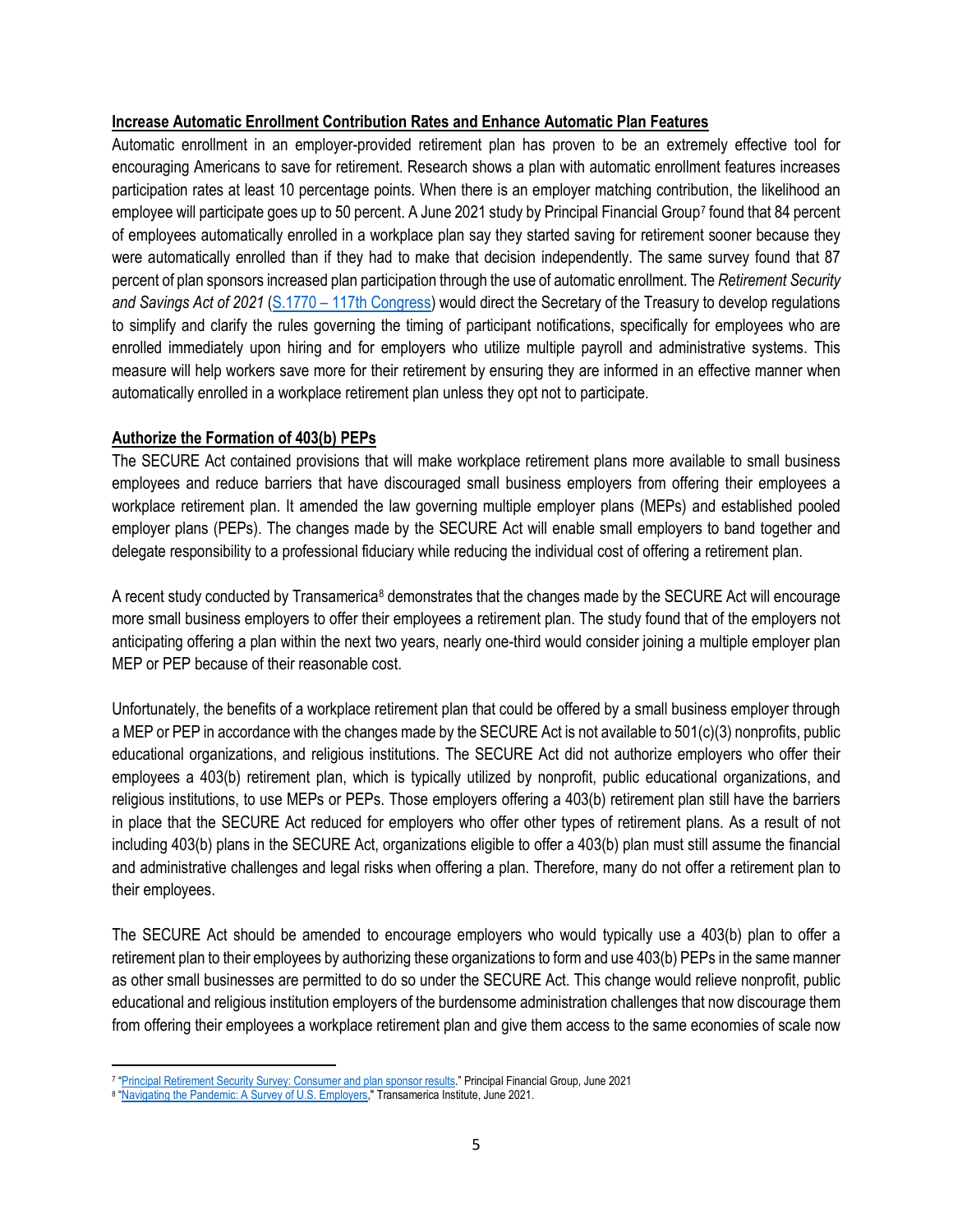available to other small businesses. This measure was included in the *Improving Access to Retirement Savings Act* [\(S.1703-117th Congress\)](https://www.grassley.senate.gov/imo/media/doc/improving_access_to_retirement_savings_act_2021_bill_text.pdf).

# **Clarifying the Start-Up Credit for Small Businesses Joining a PEP**

While the improvements made in the SECURE Act to enhance the tax credit available to small businesses offering their employees a retirement savings plan by joining a MEP or PEP, the start-up credit is not available to a small business joining a MEP or PEP after the plan's first three years of operation. The *Improving Access to Retirement Savings* [\(S.1703-117th Congress\)](https://www.grassley.senate.gov/imo/media/doc/improving_access_to_retirement_savings_act_2021_bill_text.pdf) will clarify that the three-year start-up credit will apply to small businesses for three years from the time the small business joins the MEP or PEP and not from the time the MEP or PEP begins operations. This clarification will encourage more small businesses to offer a retirement plan and facilitate greater use of MEPs and PEPs as the means to provide employees a workplace retirement plan.

# **Enhance the Start-Up Tax Credit to Encourage Small Business to Establish Plans**

Current law allows small employers to receive a tax credit equal to half of the cost associated with starting a workplace retirement plan. Although the SECURE Act increased the annual cap allowed for this tax credit, the increased percentage has not had its desired effect of encouraging more small employers to offer their employees the opportunity to save for their retirement at their workplace. The *Retirement Security and Savings Act of* 2021 [\(S.1770 –](https://www.congress.gov/117/bills/s1770/BILLS-117s1770is.pdf) 117th [Congress\)](https://www.congress.gov/117/bills/s1770/BILLS-117s1770is.pdf) will further increase the tax credit to 75 percent of startup costs for small businesses with 25 or fewer employees. The increase to 75 percent of qualified start-up costs will serve to encourage more small business employers to establish workplace plans to benefit their workers.

#### **Establish Tax Incentives for Offering Retirement Savings to Military Spouses**

Due to frequency of moves made due to their partners' assignments to new billets, military spouses often change jobs. Further compounding the problems associated with frequent changes in duty stations and retirement preparedness of military spouses is the fact that 92 percent of military spouses are women,<sup>9</sup> who due to a confluence of factors – wage disparity, time out of the workforce, and competing priorities – have retirement account balances which are on the aggregate more than 50 percent smaller than their male counterparts.[10](#page-5-1) The *Retirement Security and Savings Act of 2021* (S.1770 – [117th Congress\)](https://www.congress.gov/117/bills/s1770/BILLS-117s1770is.pdf) will offer a tax credit to an employer who enrolls a military spouse in a retirement plan within two months of their hiring. This new tax credit would encourage small business employers to provide military spouses with an opportunity to participate in a workplace retirement plan and would also increase military spouses' savings rate by requiring that they be made eligible for any matching or non-elective contributions like those available to employees with two or more years of employment.

# **Help Employees Save for Retirement While Repaying Student Debt**

Student loan debt is a major challenge for America's workers who are trying to manage competing financial priorities. Individuals who have student loan debt have lower workplace retirement balances than those who do not. In fact, IRI's own research found that of 46 percent of Millennials are not saving for retirement, and nearly 10 percent specifically cite wanting to pay off debts as their reason for not contributing to a retirement account.[11](#page-5-2) The *Retirement Security and Savings Act of 2021* (S.1770 – [117th Congress\)](https://www.congress.gov/117/bills/s1770/BILLS-117s1770is.pdf) will better position America's workers who have incurred student loan debt to start building their retirement nest eggs by permitting employers to make matching contributions into employees' retirement accounts based on the amount of workers' student loan payments.

<span id="page-5-0"></span><sup>9</sup> ["Women Versus Men in DC Plans"](https://institutional.vanguard.com/iam/pdf/GENDRESP.pdf?cbdForceDomain=true), Vanguard, January 2019

<span id="page-5-1"></span><sup>10</sup> ["Women's Perspectives on Savings, Investing, and Retirement Planning",](https://www.myirionline.org/docs/default-source/research/women-39-s-perspectives-on-saving-investing-and-retirement-planning.pdf?sfvrsn=2) Insured Retirement Institute, November 2015

<span id="page-5-2"></span><sup>11</sup> "Millennials and Retirement 2020 – [Understanding, Saving, and Planning"](https://www.myirionline.org/docs/default-source/default-document-library/iri_millenial_whitepaper_final_2020.pdf?sfvrsn=0), Insured Retirement Institute, January 2020.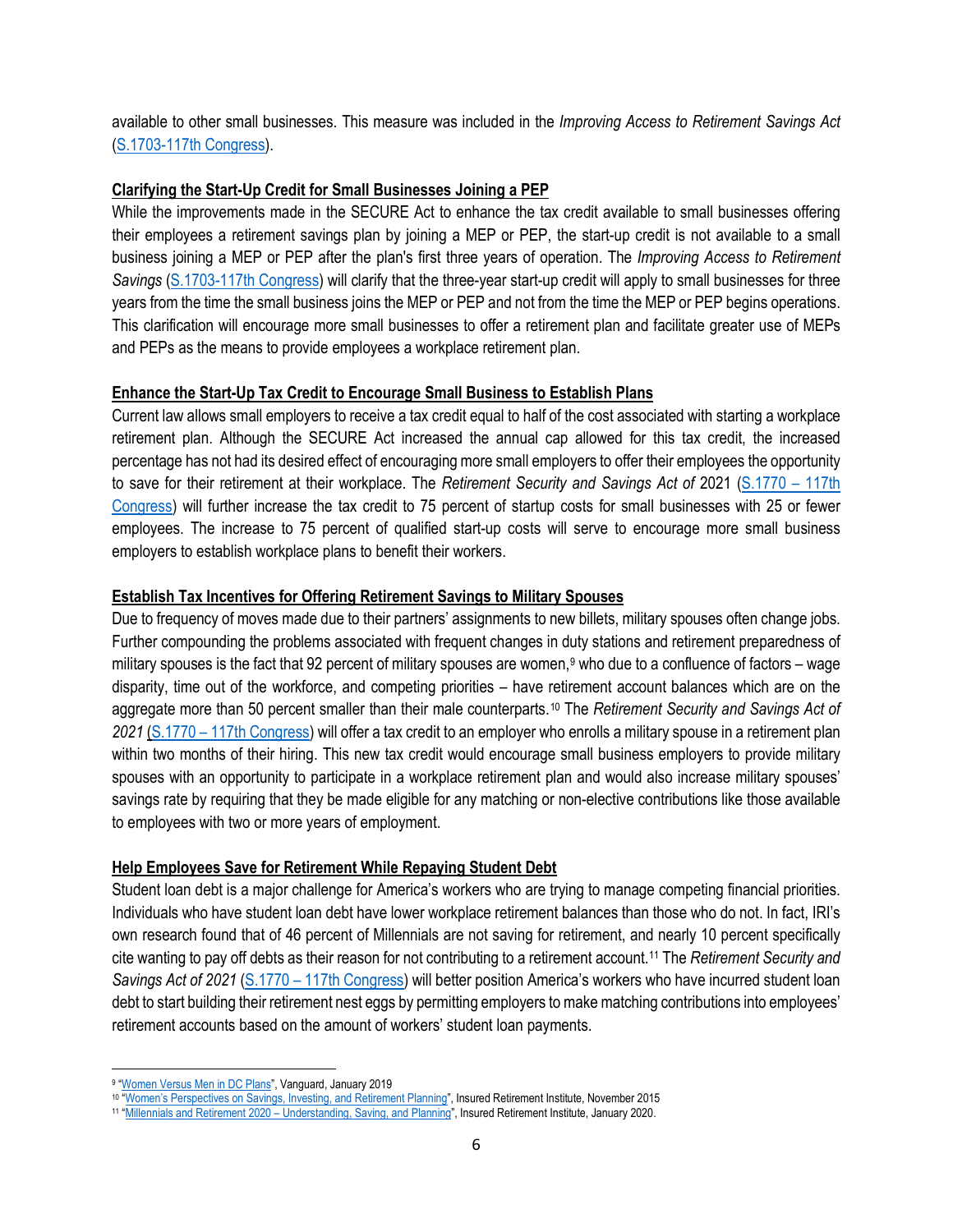# **Increase Catch-Up Contributions Limits for Baby Boomers**

Current law allows workers who reach age 50 to make additional catch-up contributions to retirement plans up to an amount set by the Internal Revenue Service each calendar year. Current research demonstrates dramatic retirement anxiety among Baby Boomers. A study conducted by the Center for a Secure Retirement<sup>12</sup> found that 52 percent of non-retired Baby Boomers are worried that the impact the COVID-19 pandemic had on their financial lives has been so severe they will never be able to retire. More than half (53 percent) report having to tap into savings to pay for daily expenses during the pandemic, and 41 percent have been financially supporting family members. This has led to 75 percent not being able to save as much for their retirement as needed. It is not surprising then that 61 percent of nonretired Baby Boomers came to the realization that they will need more savings to be secure in retirement. This is further compounded by IRI's own research that found that 45 percent of Baby Boomers have zero retirement savings[.13](#page-6-1) The *Retirement Security and Savings Act of 2021* (S.1770 – [117th Congress\)](https://www.congress.gov/117/bills/s1770/BILLS-117s1770is.pdf) *increases* the catch-up contribution limits to \$10,000 for retirement savers who have attained the age of 60 by the close of a tax year. With a third of employed Baby Boomers saying they will be postponing retirement,<sup>[14](#page-6-2)</sup> this measure will give them a chance to enhance their nest eggs and achieve greater financial security for their retirement years.

# **Increase the Amount Allowable Under the Saver's Credit**

Under current law, certain lower-income retirement savers are eligible for a non-refundable tax credit for contributions made to IRAs and workplace retirement plans up to \$2,000. Section 102 of the *Retirement Security and Savings Act of 2021* (S.1770 – [117th Congress\)](https://www.congress.gov/117/bills/s1770/BILLS-117s1770is.pdf) would make this credit refundable and would contribute the credit into a Roth account as part of a retirement plan or into a Roth IRA. The provision would increase the number of savers eligible for the 20 percent credit. The bill also directs the Department of the Treasury to promote the Saver's Credit to increase public awareness to help more workers utilize the credit.

# *Measure 2: Facilitate the Use of Protected Lifetime Income Solutions*

IRI's 2021 Federal Retirement Security Blueprint includes several measures to facilitate the use of protected lifetime income solutions to insure consumers against the risk of outliving one's savings during their retirement years. Several of these proposals have been introduced in bills during the 117<sup>th</sup> session of Congress. We offer these policy solutions for the Committee's consideration as it conducts its examination of how Congress can help to build upon bipartisan retirement legislation.

# **Allow for the Broader Use of QLACs**

Qualifying Longevity Annuity Contracts (QLACs) are valuable tools in retirement income planning because they are an investment vehicle that can be used as longevity insurance to help address the fear of growing older and outliving the funds an individual has accumulated to use during their retirement years. Current Treasury Department regulations have created a barrier that limits the amount a retirement saver can save when purchasing a QLAC. This regulation reduces their ability to insure against outliving their savings throughout their retirement years. The *Retirement Security and Savings Act of 2021 (*S.1770 – [117th Congress](https://www.congress.gov/117/bills/s1770/BILLS-117s1770is.pdf)*)* amends the current law to allow for more than 25 percent of a retirement plan or IRA to be rolled over into a QLAC and increases the dollar limitation on premiums from \$135,000 to \$200,000. Additionally, the provision would authorize a diverse slate of indexed and variable annuity contracts with guaranteed benefits to be offered as QLACs. Increasing the dollar limitation on premiums and authorizing QLACs to be offered through a diverse slate of indexed and variable annuity contracts with guaranteed benefits are critical reforms

<span id="page-6-1"></span><span id="page-6-0"></span><sup>&</sup>lt;sup>12</sup> "Pandemic Forces Boomers to Financially Support Family, Greatly Impacting Their Own Retirement Plans," Center for a Secure Retirement, July 2022 <sup>13</sup> ["Boomer Expectations for Retirement 2019, Ninth Annual Update on the Retirement Preparedness of the Boomer Generation,"](https://www.myirionline.org/docs/default-source/default-document-library/iri_babyboomers_whitepaper_2019_final.pdf?sfvrsn=55bc4364_0) Insured Retirement Institute, April 2019

<span id="page-6-2"></span><sup>14</sup> *Ibid*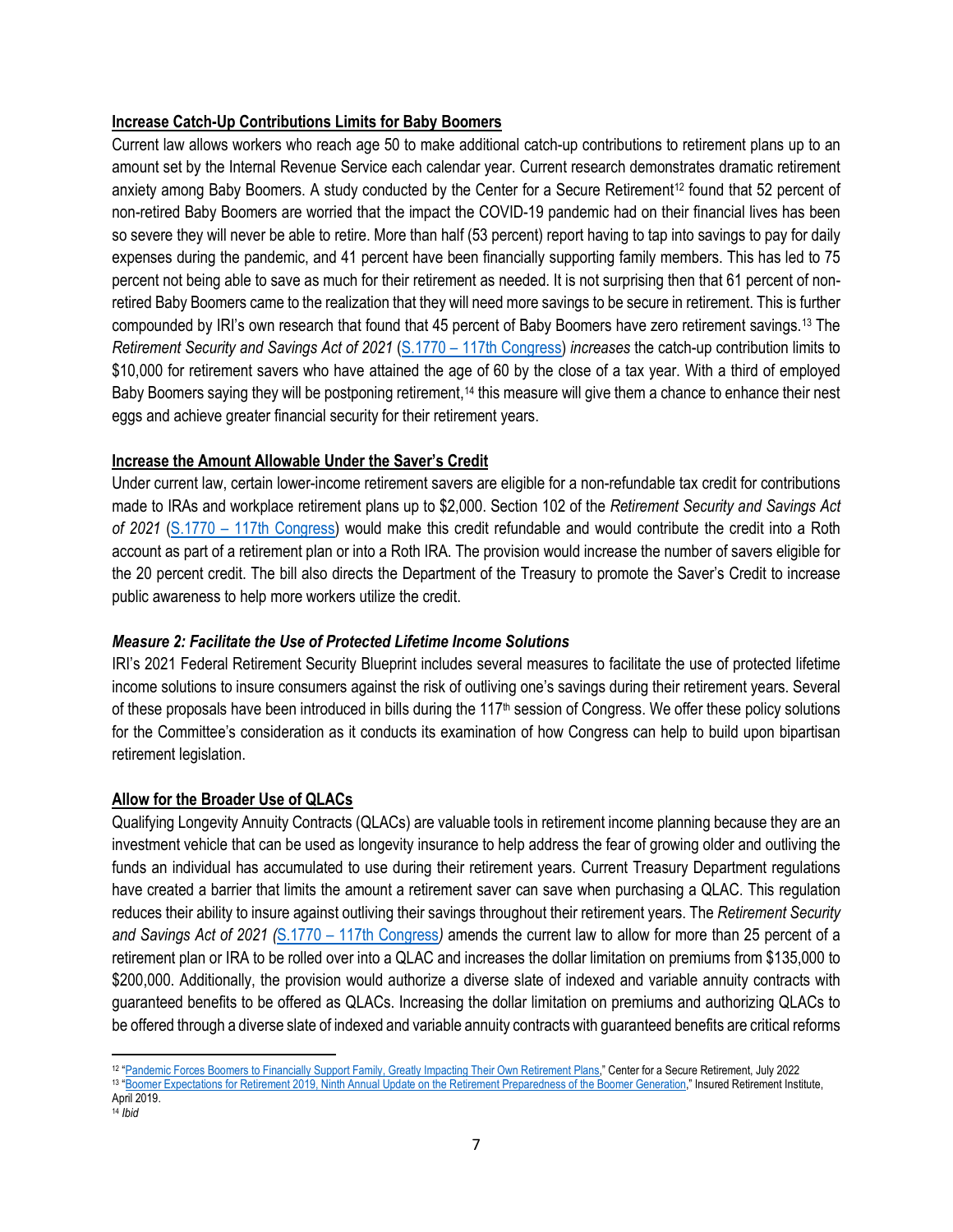needed to make QLACs more available to workers and retirees. Increased access to QLACs benefits consumers who are seeking the opportunity to insure against the risk of outliving their accumulated retirement savings by keeping more of their tax-deferred savings longer with a protected, guaranteed monthly income throughout their lifetime.

# **Facilitate the Use of Low-Cost ETF Investments in Variable Annuities**

Currently, exchange-traded funds (ETFs) are widely available through retirement plans, IRAs, and taxable investment accounts but generally are not available within variable insurance products. The reason why they are not available is that Treasury Department regulations, which pre-date ETFs, have created a technical gap that prevents ETFs from being included on the menu of investment options offered in variable insurance products. The *Retirement Security and Savings Act of 2021* (S.1770 – [117th Congress\)](https://www.congress.gov/117/bills/s1770/BILLS-117s1770is.pdf) directs the Treasury Department to amend its regulations to allow ETFs to be offered within variable insurance products. This would allow for ETF structured annuity offerings which would provide consumers with lower-cost investment options and allow for more consumers primarily in the fee-based advisory market to utilize and benefit from variable insurance products by obtaining protected lifetime income for their retirement years.

# *Measure 3: Promote Greater and Easier Access to Information About Retirement Plans*

To promote greater and easier access to information that can help guide retirement savers as they plan for retirement, IRI's 2021 Federal Retirement Security Blueprint included several measures that have attracted bipartisan support and have been introduced as bills in previous sessions of Congress. One of the measures included in the *Retirement Security and Savings Act of 2021* (S.1770 – [117th Congress\)](https://www.congress.gov/117/bills/s1770/BILLS-117s1770is.pdf) would aid individuals in planning for their retirement by providing them with an opportunity to obtain information more readily about past and possibly forgotten accounts.

#### **Establish a National, Online Lost and Found for Americans' Retirement Accounts**

Today, workers in America change jobs more frequently, and they often leave retirement savings in plans maintained by their previous employers. Over the past decade, 25 million workplace retirement plan participants changed jobs and left behind a retirement savings plan. Millions more have left two or more accounts resulting in roughly \$8.5 billion in "lost" retirement savings. To facilitate workers planning for their retirement, Congress should provide the tools and resources necessary for retirement savers to locate employer-sponsored retirement accounts. A national, digital database utilizing information already provided to the Department of Treasury should be established. This database would enable retirement savers to search and locate their former employer-sponsored retirement savings accounts to ensure they are not leaving retirement savings behind.

The creation of this one-stop-shop database will help workers – especially Generation Xers, Millennials, and future generations – to track their past and possibly forgotten workplace retirement accounts. By making it easier to track past or forgotten retirement savings accounts, workers will have additional opportunities to rollover their found savings into a new account of into their current retirement savings account, thereby increasing their retirement savings. Creating a national, online lost and found database will also allow workers to keep better track of their employer-sponsored retirement savings and not leave thousands of dollars on the table. This measure was included in the *Retirement Security and Savings Act of 2021* (S.1770 – [117th Congress\)](https://www.congress.gov/117/bills/s1770/BILLS-117s1770is.pdf).

# **Conclusions**

IRI appreciates the opportunity to submit this statement for the record to the Committee. The enactment of the SECURE Act in late 2019 was a big step forward that has put workers and retirees on a path towards relieving some of the anxiety they are feeling about how they will be able to have a secure and dignified retirement.